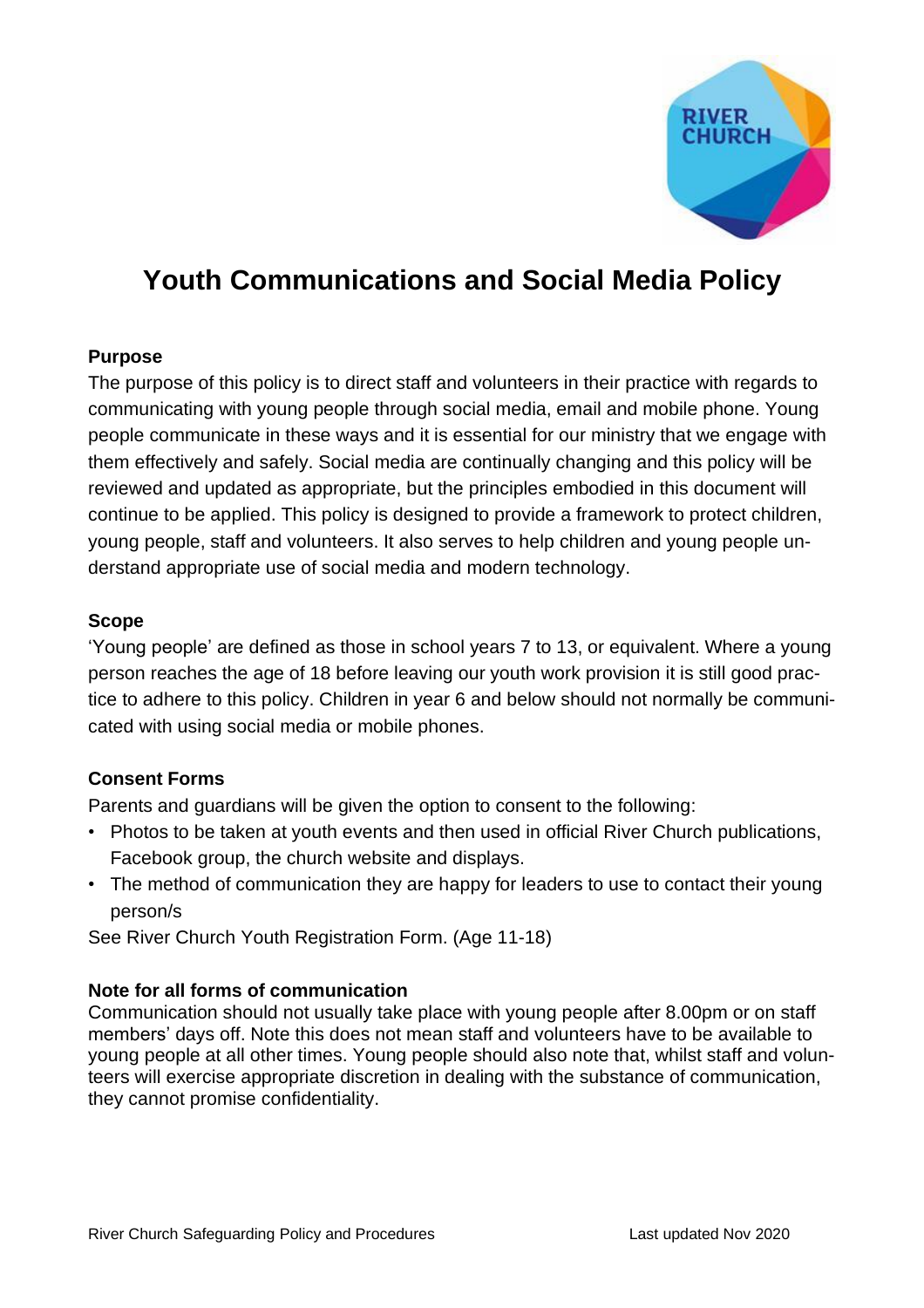## **Emails**

When using a River Church email address, users must:

- Ensure they do not harm River Church's reputation.
- Not use the system for the creation, retention or distribution of offensive messages or images.
- Not send emails that might reasonably considered to be bullying, harassing, abusive malicious, discriminatory or contain illegal or offensive material or foul language.
- Retain, distribute, down load or upload material which might reasonably considered indecent, obscene, pornographic or illegal.
- Not send chain letters or joke emails.

Guidelines for use:

- Once permission is given, leaders and volunteers can hold email addresses for young people in their care.
- Emails should be should be short and should usually be a one-off communication to arrange a meeting or remind young people to attend an event.
- Emails should be kept on file, so that they can be traced if necessary.
- Conversations should not be had over email. Staff and volunteers should arrange to meet one-to-one with a young person if the young person would like to talk.
- If an email raises any safeguarding concerns, the line manager and/or Safeguarding Officer should be informed.
- When a volunteer leaves the youth work team, young people's email addresses should be removed from their personal address book.

## **Phone calls, Texting / WhatsApp or similar**

- Once permission is given, leaders and volunteers can hold mobile phone numbers of the young people in their care.
- Text communication should be short and should usually be a one-off communication to arrange a meeting or remind young people to attend an event or to ask a question.
- Leaders and volunteers should use an appropriate tone; friendly, but not over-familiar or personal. While communications should be warm and friendly, they should not suggest or offer a special relationship.
- Long conversations should not be had over texts. Staff and volunteers should arrange to meet with a young person if the young person would like to talk. Meetings should take place in a public place or with other people present.
- Leaders and volunteers can have phone calls with young people, but these should be short.
- If a disclosure is made that raises a safeguarding concern, verbatim notes should be made as soon as possible. This information should be reported to the line manager and/or Safeguarding Officer and the records kept on file.
- When a leader or volunteer leaves the youth work team, young people's numbers should be removed from private phones and any other digital or written records.
- All messages should be kept as a record of the conversation.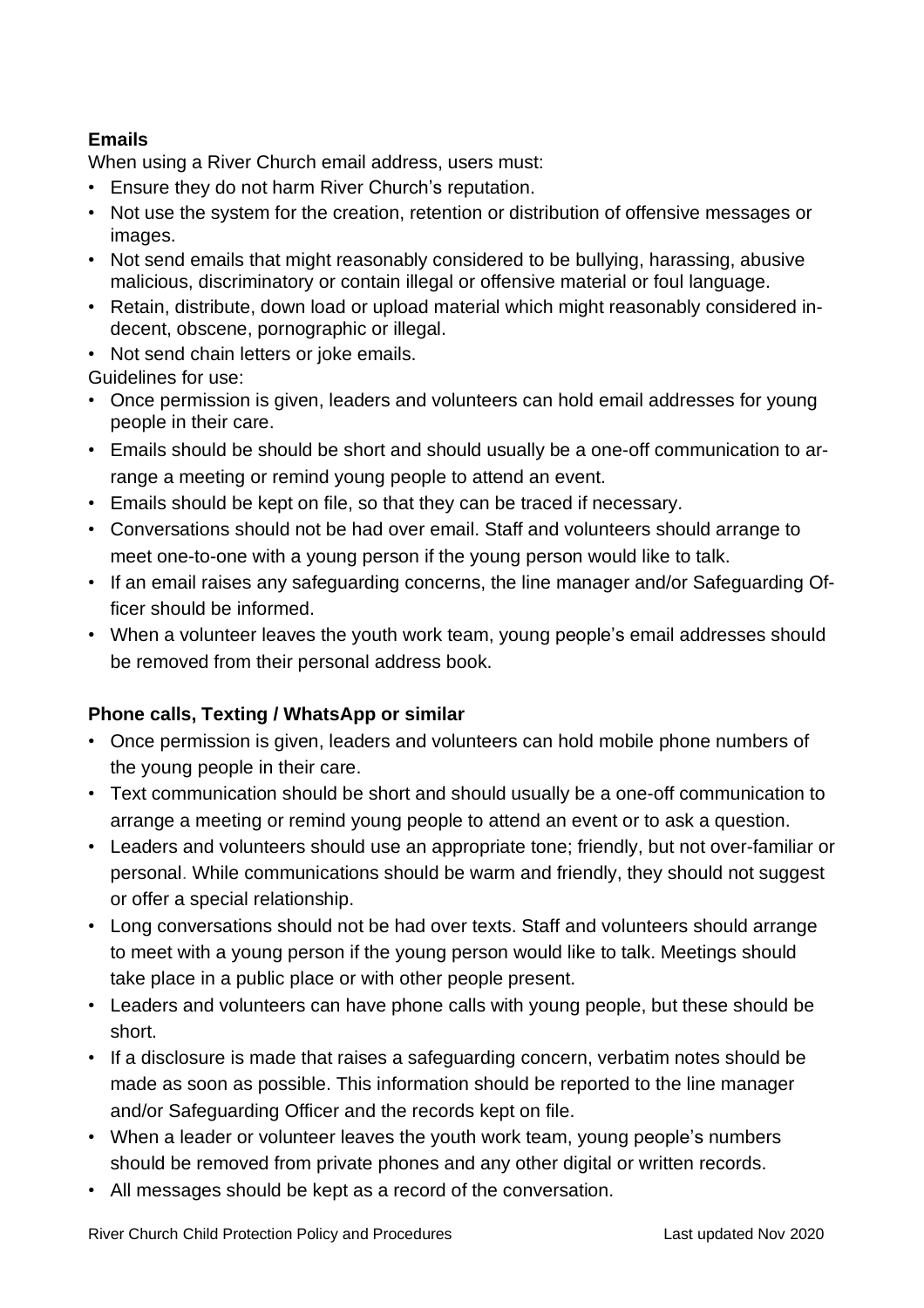

# **Youth Communications and Social Media Policy**

## **Facebook and Instagram or similar**

Leaders and volunteers cannot be friends on Facebook/Instagram with an under 18 where their contact has been established through their role as a leader or volunteer. Once a young person has left our youth work provision at 18 it is then the volunteer or staff member's choice whether to be Facebook friends with them. Private messaging is prohibited.

- Each group can have a Facebook/Instagram group following the age limits of the site.
- The group must be closed.
- The group must be monitored by a leader/volunteer who has admin rights.
- Young people, leaders and volunteers can become a member of this group by invitation only.
- Only the administrator can add a post on the site, invited members can comment on the post.
- Events can be posted on the page.
- Once permission is given, photos of events and young people can be posted on
- the page.
- Privacy settings on photographs should be set to ensure that only members of the group can see them.

## **Twitter**

- Young people can follow leaders and volunteers on Twitter. Leaders should be aware as they tweet that they are a role model to young people.
- Direct private messages should not be sent or responded to as these are hidden forms of communication.
- Leaders and volunteers must not follow young people on Twitter.

## **Snapchat or similar apps**

- Leaders and volunteers should not connect with young people on Snapchat.
- Leaders and volunteers should not befriend/follow/message/or post photos of young people on these apps.

## **YouTube or similar**

• Staff and volunteers should not subscribe to any young person's YouTube channel.